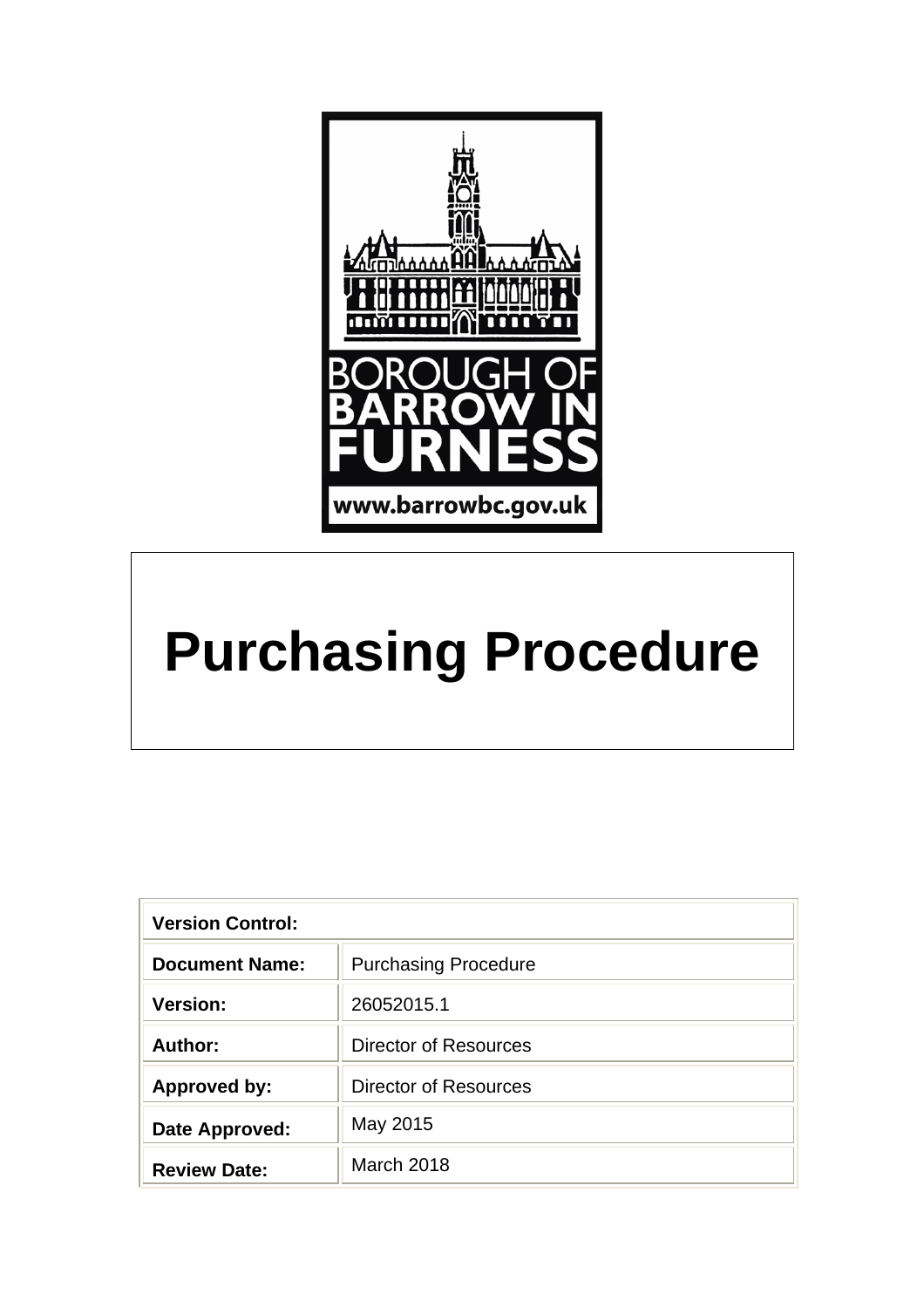## **1. Introduction**

This procedure is designed to assist Managers through the process of purchasing goods and services with funds under the Council's stewardship.

Any purchase of £100,000 or above must be conducted in accordance with the Contract Standing Orders.

It may be appropriate for purchases below £100,000 to be subject to tendering arrangements; Managers can use their judgement or refer to Management Board.

**For procurement, the adopted principle is that the Council aims to deliver value for money when procuring goods, services and supplies. This is balanced with consideration to sustainability, the local economy and fair competition to all providers.** 

The main objective of the procedure is to meet the requirements of the Financial Regulations and Contract Standing Orders (internal controls).

The Council aims to have all commitment information in a single system, 'the ledger'; this is Oracle Financials – Purchasing.

All purchase orders are to be issued from the Purchasing ledger. Exceptions to this are agreed by the Director of Resources; current exceptions are:

- Procure Plus (housing maintenance),
- Housing contractor links (housing maintenance), and
- DS orders for public buildings maintenance.

By concentrating on key suppliers instead of using an ad-hoc supply base, a more standardised product range will be available and greater discounts can be achieved.

If at any time you have any concerns about the arrangements in place and whether they are offering our business value please contact the Finance Department.

#### **For purchases of £100,000 or above follow the Council's Contract Standing Orders.**

Purchase orders are required as the Council operates commitment accounting to identify and quantify the liabilities of the Council at any time.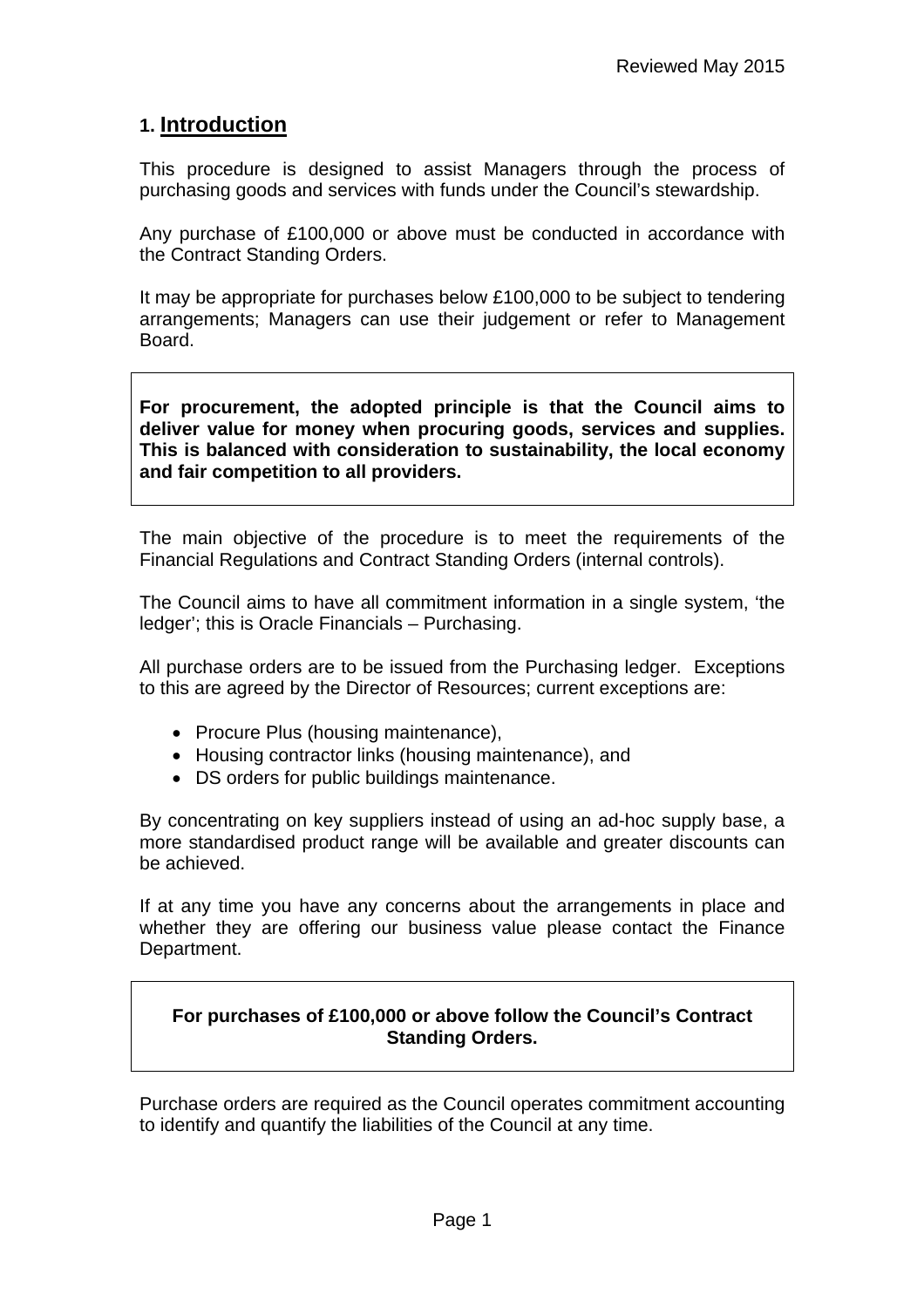# **2. Financial limits**

Where a service or supply is to be regularly required, prices should be market tested at least every three years and documented evidence must be retained.

Threshold Limits for Quotations:

| <b>From</b> | To         | <b>Rationale</b>                                                                                                                                                                                                                                                                                                                                                                                   |
|-------------|------------|----------------------------------------------------------------------------------------------------------------------------------------------------------------------------------------------------------------------------------------------------------------------------------------------------------------------------------------------------------------------------------------------------|
| £0.00       | £2,499.99  | At least<br>prices must be<br>obtained<br>and<br>two<br>evidenced (this may be catalogue prices).                                                                                                                                                                                                                                                                                                  |
| £2,500.00   | £9,999.99  | At least two specific quotations must be obtained<br>and evidenced.<br>Specific quotations require the purchase details to<br>be provided to suppliers and a price requested by<br>return (by email). Catalogue prices are not<br>sufficient.                                                                                                                                                      |
| £10,000.00  | £49,999.99 | At least three specific quotations must be obtained<br>and evidenced.<br>Specific quotations require the purchase details to<br>be provided to suppliers and a price requested by<br>return (by email).<br>Catalogue prices are not sufficient.                                                                                                                                                    |
| £50,000.00  | £99,999.99 | At least four specific quotations must be obtained<br>and evidenced.<br>Specific quotations require the purchase details to<br>be provided to suppliers and a price requested by<br>return (by email).<br>Catalogue prices are not sufficient.<br>These purchases must have previously been<br>approved through the revenue budget process, the<br>Capital Programme or other funding arrangement. |

Where framework arrangements are used, the number of providers included in the tender/quotation should reflect the threshold limits above. Where there is a direct call-off from a framework rather than a competitive process, Management Board approval must be obtained by the submission of a justification report detailing the requirement.

The use of specialist suppliers may not require the quotations as set out where there is uniqueness to the provision. Specialist supplies/suppliers are not expected to be a regular occurrence. Where a specialism is identified, justification must be agreed and documented by a member of Management Board prior to ordering. Any specialist supply of £50,000 or more must be formally agreed by either the Executive Director or the Director of Resources.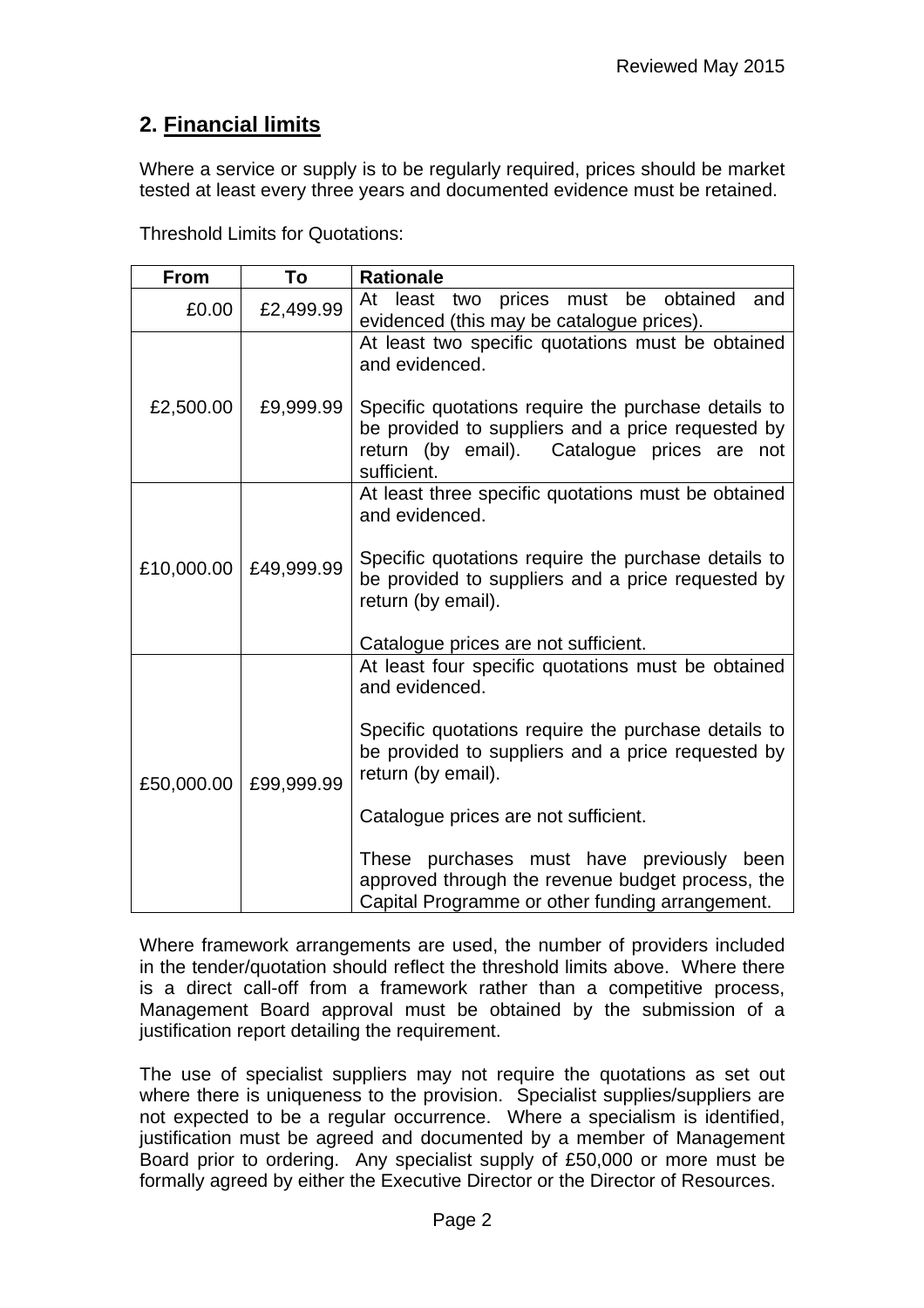The thresholds apply to the whole scope of supply. For example, if a service has been requested that has a value of £50,000 per year and the requirement is for two years then this purchase will fall into the Contract Standing Orders. Please be aware of this when requesting quotations for work and supply, which may move into a higher banding.

When entering the purchase requisition on the Intranet, the Notes/Quotes box should be populated with reference to the quotation evidence for future reference. Purchases are subject to spot checks from Internal Audit to ensure compliance with the required quotation levels.

#### 2.1 IT hardware and software

IT hardware should only be purchased by IT Services unless authorised by the IT Team Leader.

Software should only be purchased after consultation with and formal approval from the IT Team Leader.

#### 2.2 Public buildings maintenance

Expenditure on public buildings maintenance is controlled by the Property Services Group. The budget is allocated across services for accounting purposes; the Property Services Group has overall responsibility for the use of the funds available.

### **3. Placing an order**

All purchases, where possible, shall be entered into the Council's ledger system (Oracle Financials – Purchasing).

Staff who are authorised to requisition goods and services will utilise the web form on the Intranet. Assistance is available from the Finance Department.

The only permitted exceptions are, long term service contracts, utilities, periodic payments of rent or rates, refunds and petty cash purchases, other exceptions are at the discretion of the Finance Department. Current exceptions are Procure Plus, Housing contractor links and DS orders for public buildings maintenance.

An official Purchase Order shall be sent to the supplier stating the Oracle order number, delivery address, description of supply with costs per order line and applicable terms and conditions stated for each and every purchase.

If an order is placed verbally which should only be for urgent/emergency situations, a Purchase Order marked 'Confirmation of order' should be sent to the supplier within 48 hours, so that they know the exact supply need and any incorrect quantities and prices can be queried.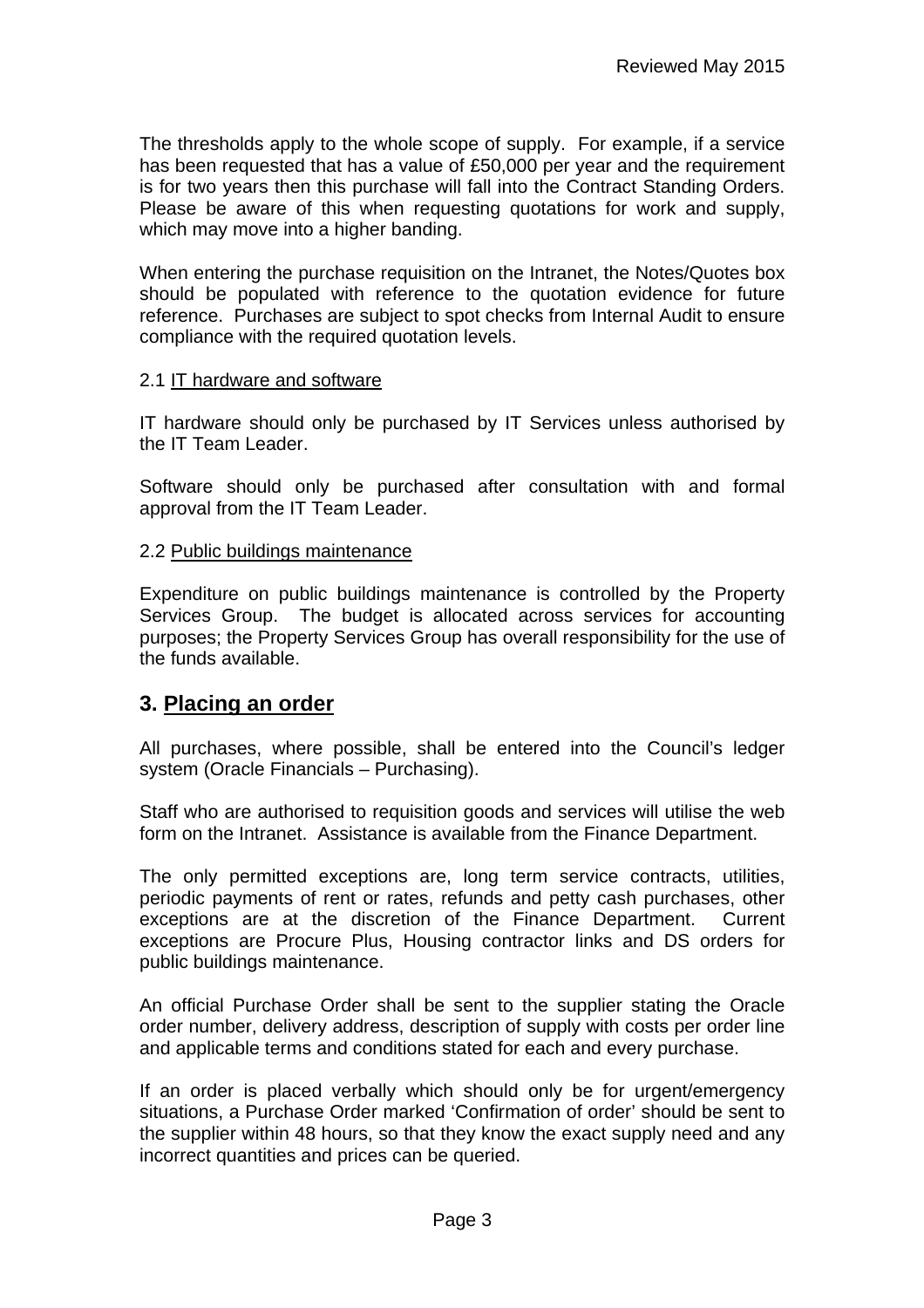The Council aims to have all invoices, apart from the permitted exceptions, quoting purchase order numbers when they are received by the Finance Department.

#### 3.1 New suppliers

If a new supplier is needed then a request should be emailed to the Finance Department (financialservices@barrowbc.gov.uk) and include:

- Supplier name
- Full supplier address
- Telephone number (head office)
- Supplier bank details (for payment)
- Construction Industry Scheme details (CIS) if applicable

#### 3.2 Use of local suppliers (based within the Borough)

Efforts should be made to encourage local suppliers to submit quotations and prices to supply quality goods and services to the Council.

The Council does not bind itself to accept any quotations or tenders received from potential suppliers unless there is satisfactory evidence that the supplier will provide the most competitive business solution in terms of fitness for the purpose, quality of goods or services and after sales services (best value).

Local suppliers must compete for business with suppliers outside of the Borough and the Council may not give preferential consideration and, or treatment to a local supplier for the award of contracts, except where this can be justified for bona fide commercial reasons.

The Council's support for the use of local suppliers does not take precedence over sourcing goods and services available to it through existing contracts.

#### 3.3 Environmental Purchasing

In comparing suppliers and quotes, staff are encouraged to incorporate within the specification/request for goods and services:

- Consideration of goods which can be manufactured, used and disposed of in an environmentally responsible way.
- Preference, where items are of similar cost, to those that are manufactured with a high-recycled content.
- Specification of items that can be recycled or reused.
- Consideration of the energy usage against the cost of operating equipment prior to purchase.
- Environmental impact of delivery implications.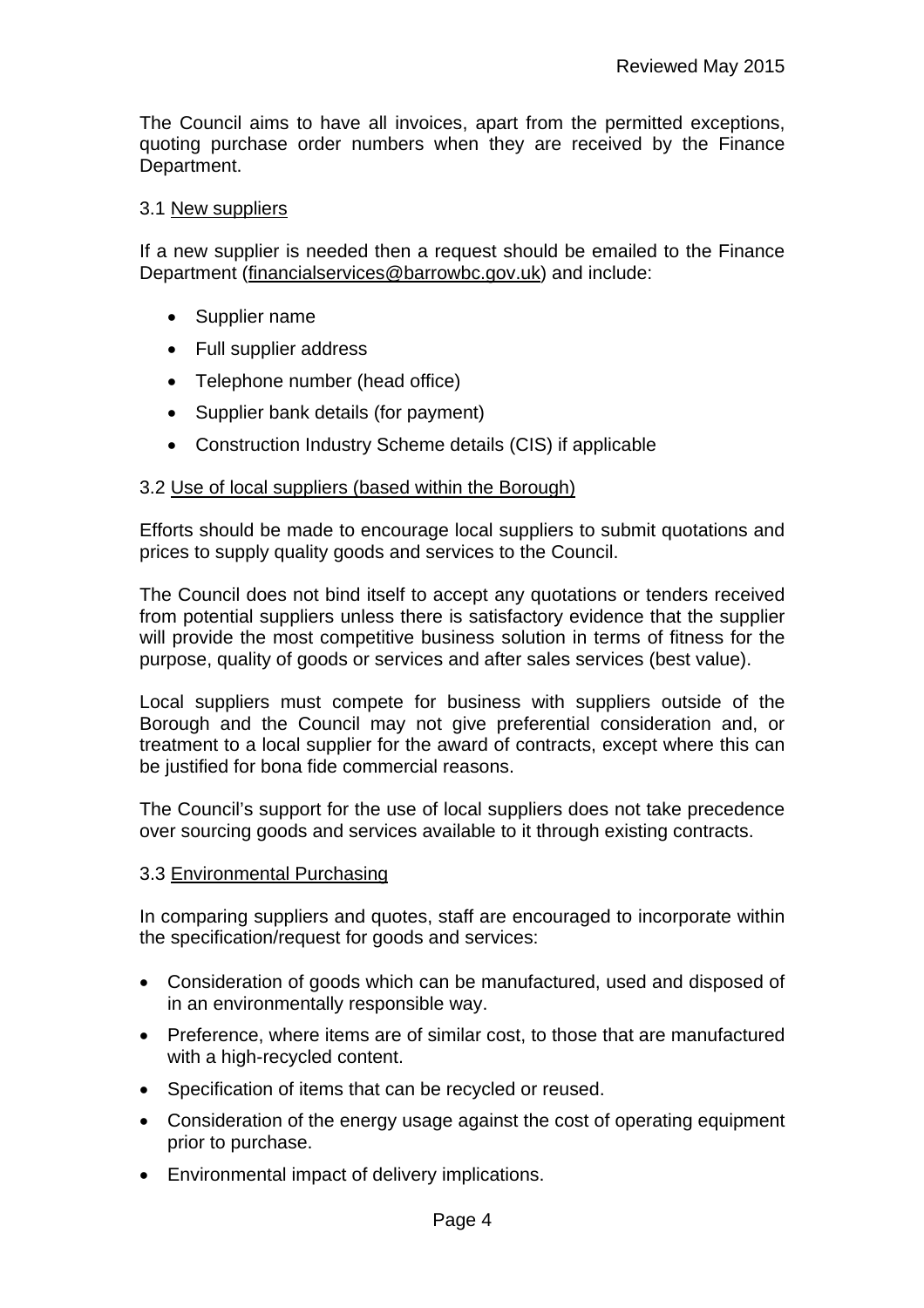# **4. Receiving goods**

Purchase orders should clearly state the delivery point. This may be an operational building or on-site for a project.

#### 4.1 Delivery notes

Goods supplied must be checked upon arrival against the Purchase Order and should comply with set standards agreed between the supplier and the Council.

The checking of goods must be completed while the delivery driver is present where possible. Any discrepancies must be noted on the delivery note and agreed with the driver before they leave the premises.

Delivered goods are to be stored securely as soon as practical, with empty packaging being disposed of in the correct manner, recycling where possible.

Out of hours delivery must not happen and suppliers should be informed of delivery schedules when a contract is awarded.

#### 4.2 Faulty goods

Inform the supplier of any problem by phone or by email, detailing the fault with the product or equipment. Ensure to make a note of all dealings with the supplier, so there is a trail of evidence of who said what, this will help when a follow up call is made, if needed. Keep a record of the person spoken to, the date, the time and brief conversation notes.

#### 4.3 Warranty periods

A minimum warranty of 12 months from date of purchase is normally given for most consumer goods such as, large equipment or electrical goods. Full advantage must be taken of any warranty and a note should be made when the warranty expires, so that an assessment can be made of any repairs near the end of the agreement, which can be claimed on the warranty.

## **5. Payment for goods**

When a purchase order is fulfilled, the supplier will send an invoice requesting payment. This invoice should be sent direct to the Finance Department, where it will be registered in Oracle Financials before being sent to the authorising department.

The authorising department shall check the purchase order and delivery note to the invoice. If the invoice does not match, the supplier will need to be contacted to inform them of the discrepancy. If an invoice is to be amended or reissued following a dispute, the original must be returned (unsigned) to the Finance Department with a brief note attached, for cancelling off the ledger.